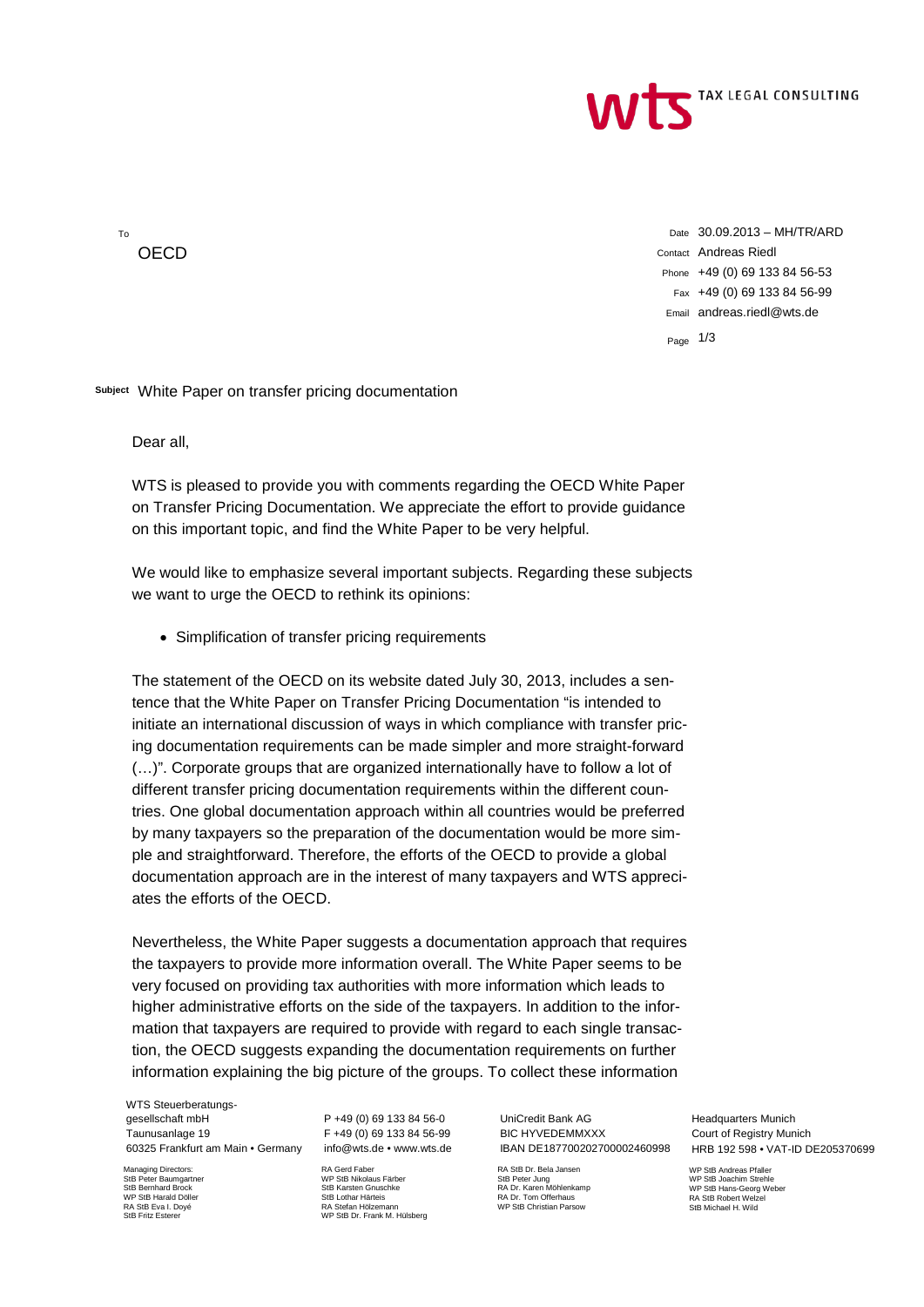

on the big picture of an international group would not only be difficult for parent companies of international groups but especially for smaller subsidiaries. They do not possess these information as they are probably only a part of one of more business streams. The goal to make transfer pricing documentation requirements simpler would therefore not be reached by the White Paper. On the contrary the complexity of transfer pricing documentation requirements would still be on the rise. Therefore, WTS suggests an implementation of a country and master file approach within the OECD transfer pricing guidelines and without further information requirements. The country and master file approach as defined by the EUTPD could be an example for such new approach within the OECD guidelines.

• Timely manner of the need to provide a transfer pricing documentation

Within chapter IV C the OECD describes five existing issues that make the process of preparing transfer pricing documentation difficult. One issue that is missing is the timely requirement regarding the provision of a transfer pricing documentation. The amount of time in which taxpayers have to prepare their documentation reports varies from country to country. There should be a standardization regarding the time in which the fiscal authorities can demand a transfer pricing documentation. Furthermore, the taxpayers should have sufficient time to gather the extensive information that are demanded by the tax authorities. WTS, therefore, asks the OECD to include this issue and define standardized deadlines that fulfill these requirements.

• Formulary apportionment vs. the arm's length principle

Within its transfer pricing guidelines the OECD is focused on the arm's length principle. This means that every single transaction has to be performed as unrelated third parties would have done on a free market. In order to keep track that all transactions are performed at arm's length the taxpayers have to provide various information regarding all kinds of relevant transactions to the tax authorities within a transfer pricing documentation report.

Within the White Paper the OECD intends to additionally gather information regarding the overall, big picture of the corporate groups. The OECD proclaims that these information are necessary so that the tax authorities can access the transfer pricing risks regarding the company. The consequence could be a shift of focus. The focus of the tax authorities might be shifting from the single transactions to the overall financial performance of the group company compared to other group companies. Tax authorities could then analyze if the company in focus has "earned enough" in relation to e.g. sales, assets or employees. This analysis could then create contradictions to the analysis of arm's length transactions. Therefore, the White Paper leaves companies puzzled with regard to the question which analysis would be relevant concerning adjustments through the tax authorities.

In this regard WTS would like to point out that the OECD did not acknowledge the comparable profit method yet, as this method is not based on a transactional approach, which has been the core element of a transfer pricing analysis since